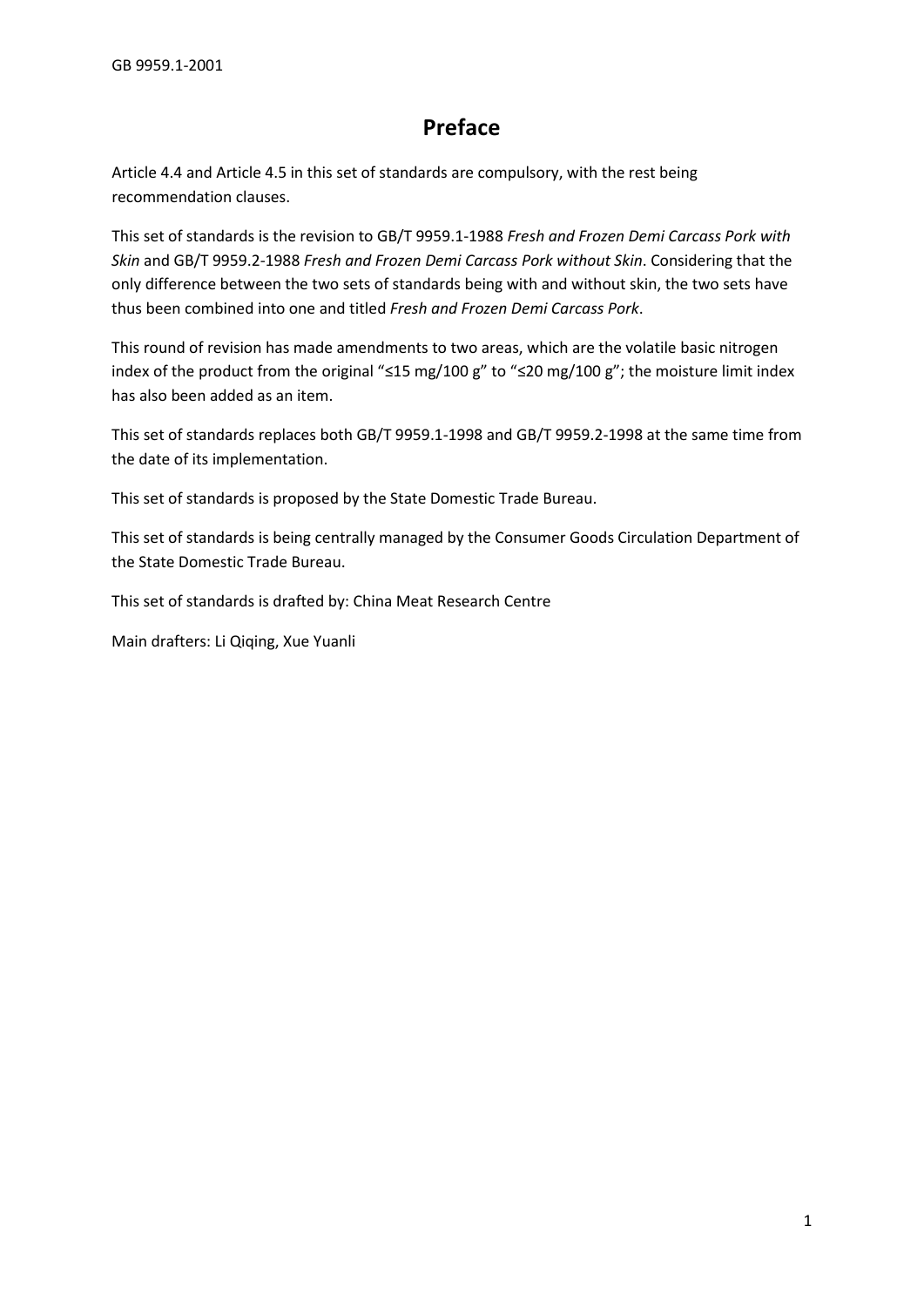# **The National Standards of the People's Republic of China Fresh and Frozen Demi Carcass Pork**

GB 5595.1-2001 Replacing GB/T 9959.1-1988 GB/T 9959.2-1988

#### **1 Scope**

This set of standards has stipulated the terms, technical requirements, test methods, test regulations and identification, storage and transportation.

This set of standards is applicable to fresh and frozen demi carcass pork made from slaughtering and processing live pigs.

#### **2 Quoted standards**

The clauses contained in the following standards were made the clauses of this set of standards through their quotation herein. At the time of publishing this set of standards, all of the versions shown are valid. All the standards would be revised, and all parties using this set of standards should explore the possibility of using the latest version of the following standards. GB/T 5009.17-1996 Method of Determining the Total Mercury in Food GB/T 5009.44-1996 Method of Analysing the Hygiene Standards of Meat and Meat Products GB 18394-2001 Moisture Limits in Poultry and Meat (59) Nongmuwei No. 113, (59) Weifang No. 556, (59) Jianyilian No. 231 and (59) Shangweilian No. 399 documents *Pilot Directives for Hygiene of Meat Products*.

#### **3 Definitions**

This set of standards adopts the following definitions.

## **3.1** Demi-carcass pork

Pork that is sawn (hacked) into half vertically along the central spinal column of the entire carcass of a pig that has been slaughtered.

#### **3.2** Fresh demi-carcass pork

The pork of slaughtered demi-carcass pork that has been cooled but has not undergone the technical process of chilling.

#### **3.3** Chilled demi-carcass pork

Pork of demi-carcass pork that has undergone the technical process of chilling, of which the central temperature of the deep muscle layers of the hind legs is not higher than 4◦C and not lower than 0◦C.

#### **3.4** Frozen demi-carcass pork

Pork of demi-carcass pork that has undergone the technical process of freezing, of which the central temperature of the deep muscle layers of the hind legs is not higher than -15◦C.

**Approved on 20-07-2001 by the General Administration of Supervision, Inspection and Quarantine Implemented on 01-12-2001**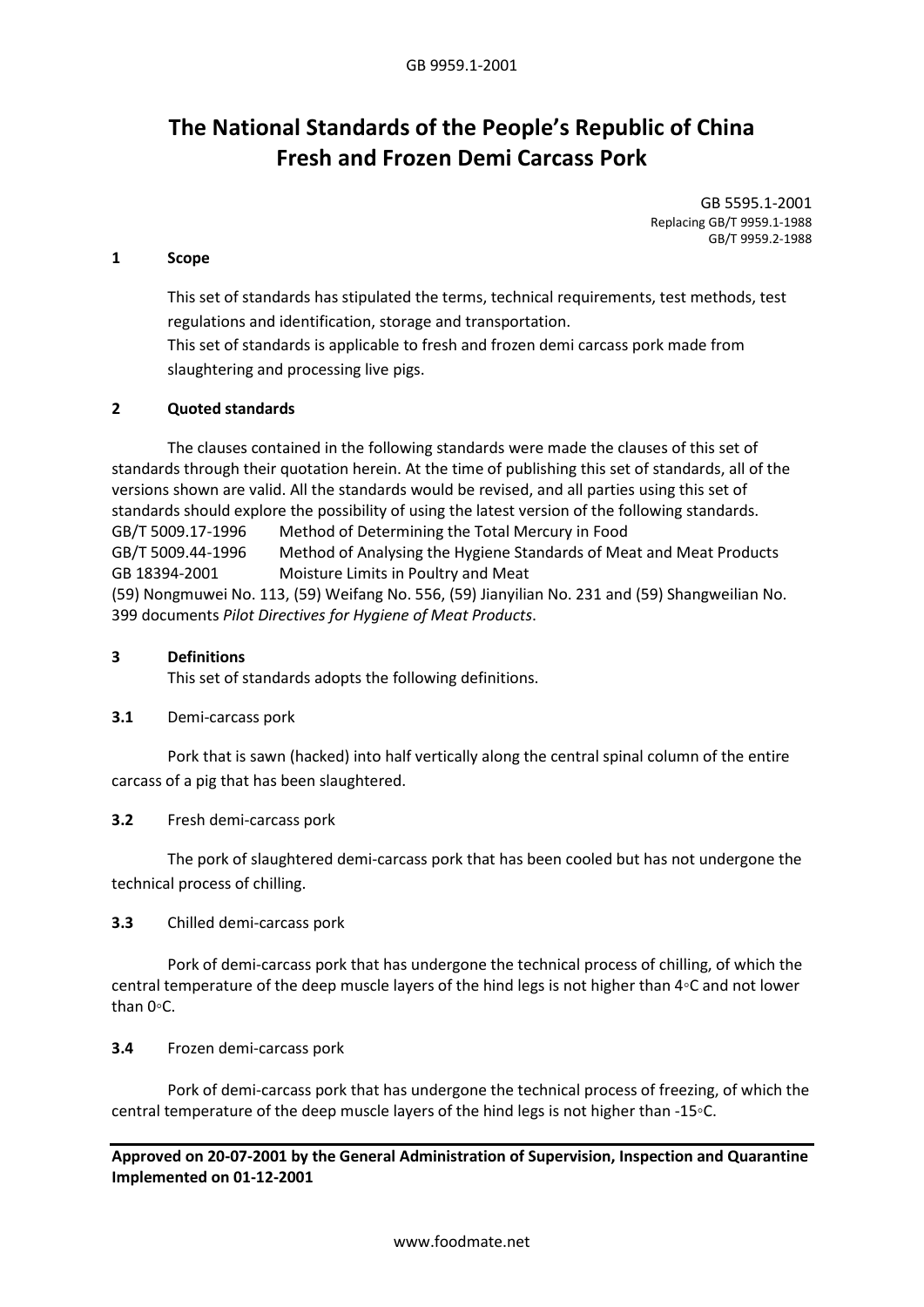## **3.4** Swine head

The head of a pig that is cut starting from between the root of the ears right down to the lower jaw bone in a straight line, and the meat at its neck cut out at 6-7 cm from the lower jaw without exposing the top of its skull.

# **4 Technical requirements**

## **4.1 Raw ingredients**

4.1.1 The live pigs must come from non-epidemic areas and come with proof of quarantine issued by the animal quarantine and supervision organizations of the places of the pigs' origin.

4.1.2 Male and female boars and hogs must not be used in processing fresh and frozen demi carcass pork.

## **4.2 Processing**

4.2.1 Requirements for slaughtering and processing (see Table 1)

| Item / Grade             | Grade 1                    | Grade 2                    | Grade 3                    |
|--------------------------|----------------------------|----------------------------|----------------------------|
| Blood-letting            | Completed                  | Completed                  | Completed                  |
| Removal of head and      | Cut the pig's head off     | Cut the pig's head off     | Cut the pig's head off     |
| neck meat                | according to the "swine    | according to the "swine    | according to the "swine    |
|                          | head" specification.       | head" specification.       | head" specification        |
|                          | Align the first cervical   | Align the first cervical   | Align the first cervical   |
|                          | vertebrae and cut the      | vertebrae and cut the      | vertebrae and cut the      |
|                          | neck and bloody meat       | neck and bloody meat       | neck and bloody meat       |
|                          | out in a straight vertical | out in a straight vertical | out in a straight vertical |
|                          | line.                      | line.                      | line.                      |
| Removal of offal         | Remove all of the offal,   | Remove all of the offal,   | Remove all of the offal,   |
|                          | fats around the heart,     | fats around the heart,     | fats around the heart,     |
|                          | diaphragm and giblet,      | diaphragm and giblet,      | diaphragm and giblet,      |
|                          | the large blood vessels    | the large blood vessels    | the large blood vessels    |
|                          | at the spine and the       | at the spine and the       | at the spine and the       |
|                          | reproductive organs.       | reproductive organs.       | reproductive organs.       |
|                          | Trim off the evidently     | Trim off the evidently     | Trim off the evidently     |
|                          | abnormal lymph nodes       | abnormal lymph nodes       | abnormal lymph nodes       |
|                          | not caused by infectious   | not caused by infectious   | not caused by infectious   |
|                          | disease at the parts that  | disease at the parts that  | disease at the parts that  |
|                          | are to be inspected.       | are to be inspected.       | are to be inspected.       |
| Removal of three glands  | Remove the thyroid         | Remove the thyroid         | Remove the thyroid         |
|                          | gland, adrenal gland and   | gland, adrenal gland and   | gland, adrenal gland and   |
|                          | diseased lymph nodes.      | diseased lymph nodes.      | diseased lymph nodes.      |
| Sawing (hacking) in half | Saw (hack) the carcass     | Saw (hack) the carcass     | Saw (hack) the carcass     |
|                          | into half vertically along | into half vertically along | into half vertically along |
|                          | the centre line of the     | the centre line of the     | the centre line of the     |
|                          | spine. The cut should be   | spine. The deviation of    | spine. The deviation of    |
|                          | even and neat.             | two sections on each       | three sections on each     |
|                          |                            | piece of the spinal bone   | piece of the spinal bone   |
|                          |                            | with meat is not           | with meat is not           |
|                          |                            | allowed.                   | allowed.                   |
| Removal of trotters      | Cut from the wrist joints  | Cut from the wrist joints  | Cut from the wrist joints  |
|                          | for the front trotters and | for the front trotters and | for the front trotters and |
|                          | from the instep joints for | from the instep joints for | from the instep joints for |
|                          | the hind trotters.         | the hind trotters.         | the hind trotters.         |

#### **Table 1**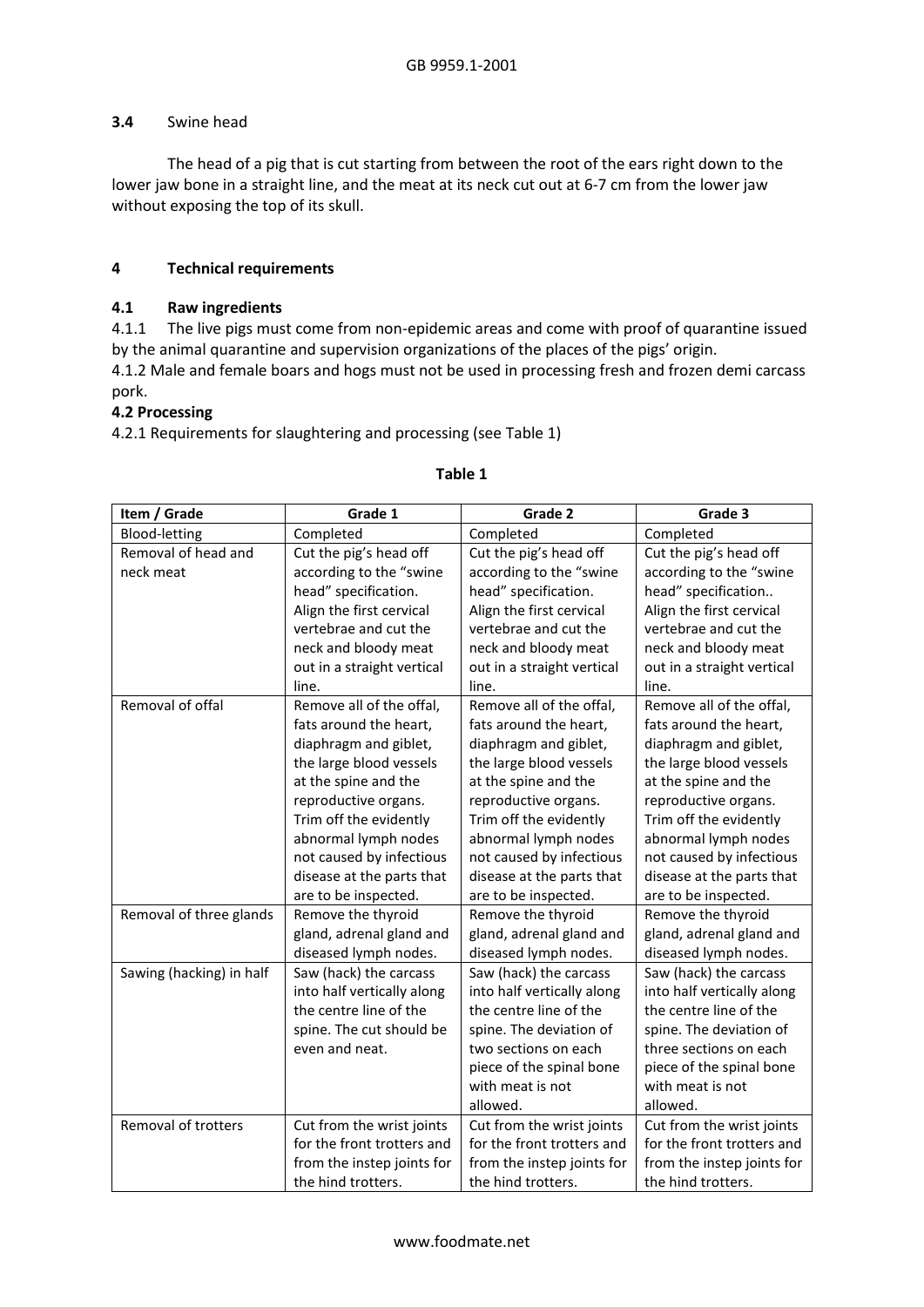| Removal of tail          | Cut out in parallel along           | Cut out in parallel along           | Cut out in parallel along           |
|--------------------------|-------------------------------------|-------------------------------------|-------------------------------------|
|                          | the root of the tail                | the root of the tail                | the root of the tail                |
| Removal of nipples       | Cut the nipples clean off,          | Cut the nipples clean off,          | Cut the nipples clean off,          |
|                          | Trim off the pigmented              | Trim off the pigmented              | Trim off the pigmented              |
|                          | areas and do not leave              | areas and do not leave              | areas and do not leave              |
|                          | any yellow liquid.                  | any yellow liquid.                  | any yellow liquid.                  |
| Trimming                 | The black skin and anal             | The black skin and anal             | The black skin and anal             |
|                          | sphincter at the hips and           | sphincter at the hips and           | sphincter at the hips and           |
|                          | groin as well as the                | groin as well as the                | groin as well as the                |
|                          | injury marks, internal              | injury marks, internal              | injury marks, internal              |
|                          | injuries, pustules,                 | injuries, pustules,                 | injuries, pustules,                 |
|                          | ringworms, eczema,                  | ringworms, eczema,                  | ringworms, eczema,                  |
|                          | scabs, skin sarcoidosis,            | scabs, skin sarcoidosis,            | scabs, skin sarcoidosis,            |
|                          | intense erythema and                | intense erythema and                | intense erythema and                |
|                          | injuries on the skin                | injuries on the skin                | injuries on the skin                |
|                          | surface should be                   | surface should be                   | surface should be                   |
|                          | trimmed off cleanly. The            | trimmed off cleanly. The            | trimmed off cleanly. The            |
|                          | surface area for                    | surface area for                    | surface area for                    |
|                          | trimming on each piece              | trimming on each piece              | trimming on each piece              |
|                          | of pork may not exceed              | of pork may not exceed              | of pork may not exceed              |
|                          | one-third, and that for             | one-third, and that for             | one-third, and that for             |
|                          | the trimming of internal            | the trimming of internal            | the trimming of internal            |
|                          | injuries may not exceed             | injuries may not exceed             | injuries may not exceed             |
|                          | 150 cm <sup>2</sup> .               | 200 cm <sup>2</sup> .               | 250 cm <sup>2</sup> .               |
| Removal of residual hair | Remove residual hair                | Remove residual hair                | Remove residual hair                |
|                          | cleanly. There must not             | cleanly. There must not             | cleanly. There must not             |
|                          | be any long and short               | be any long and short               | be any long and short               |
|                          | hair. The concentrated              | hair. The concentrated              | hair. The concentrated              |
|                          | hair stubs (including               | hair stubs (including               | hair stubs (including               |
|                          | villus and newly-grown              | villus and newly-grown              | villus and newly-grown              |
|                          | short hair) on each piece           | short hair) on each piece           | short hair) on each piece           |
|                          | of pork may not exceed              | of pork may not exceed              | of pork may not exceed              |
|                          | 64 cm <sup>2</sup> . The additional | 64 cm <sup>2</sup> . The additional | 64 cm <sup>2</sup> . The additional |
|                          | surface area for                    | surface area for                    | surface area for                    |
|                          | concentrated sporadic               | concentrated sporadic               | concentrated sporadic               |
|                          | hair stubs may not                  | hair stubs may not                  | hair stubs may not                  |
|                          | exceed 80 cm <sup>2</sup> .         | exceed 100 cm <sup>2</sup> .        | exceed 120 $\text{cm}^2$ .          |
| Washing                  | There must be no                    | There must be no                    | There must be no                    |
|                          | floating hair, coagulated           | floating hair, coagulated           | floating hair, coagulated           |
|                          | blood, bile                         | blood, bile                         | blood, bile                         |
|                          | contamination, faecal               | contamination, faecal               | contamination, faecal               |
|                          | contamination as well as            | contamination as well as            | contamination as well as            |
|                          | other contaminants.                 | other contaminants.                 | other contaminants.                 |
| Others                   | No scalding of raw and              | No scalding of raw and              | No scalding of raw and              |
|                          | old meat, damages and               | old meat, damages and               | old meat, damages and               |
|                          | peels on the entire body            | peels on the entire body            | peels on the entire body            |
|                          | is allowed.                         | is allowed.                         | is allowed.                         |

# 4.2.2 Cold processing

4.2.2.1 The central temperature of the hind leg muscles of chilled demi carcass pork is not higher than 4◦C and not lower than 0◦C within 24 hours after the pig has been slaughtered. 4.2.2.2 The central temperature of the hind leg muscles of frozen demi carcass pork is not higher

than -15◦C within 20 hours of freezing the pork.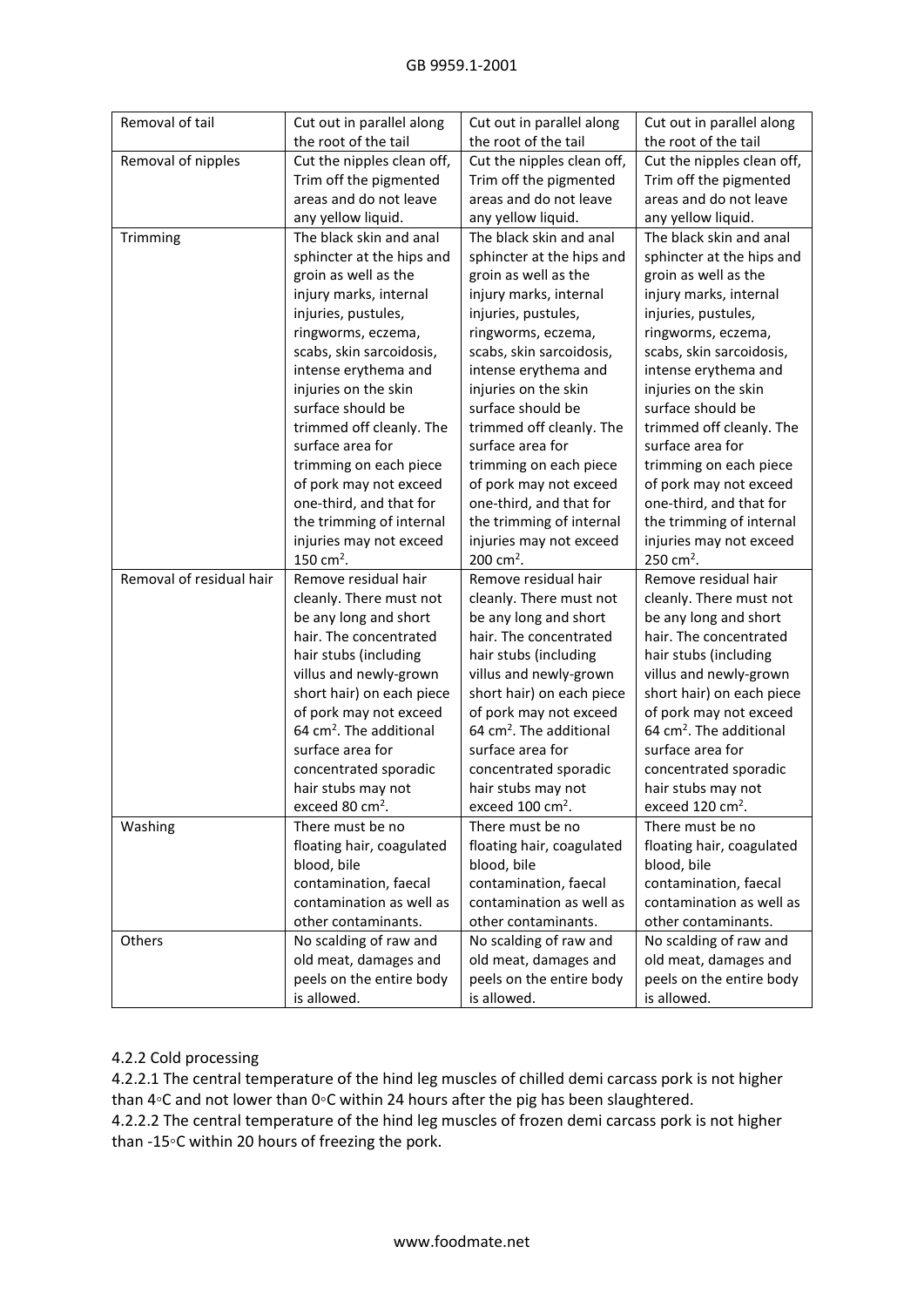# **4.3 Inspection and quarantine**

Pre- and post-slaughter inspection and quarantine of the slaughtering and processing of live pigs should be carried out in accordance with the (59) Nongmuwei No. 113, (59) Weifang No. 556, (59) Jianyilian No. 231 andf (59) Shangweilian No. 399 documents.

# **4.4 Sensory indices**

See Table 2 for the sensory requirements for fresh and frozen demi carcass pork.

| <b>Item</b>               | Fresh demi carcass pork          | Frozen demi carcass pork         |
|---------------------------|----------------------------------|----------------------------------|
|                           |                                  | (thawed)                         |
| Colour                    | The colour of the muscles is     | The muscles are shiny and        |
|                           | bright or dark red and has       | bright red; the fats appear      |
|                           | shine; the fats appear creamy    | creamy white hand have no        |
|                           | or pastel white                  | mouldy spots                     |
| Bounce (tissue condition) | The dents upon finger pressure   | The meat is compact and          |
|                           | return to normal immediately     | sturdy                           |
| Viscosity                 | The external surface is slightly | The external surface and cut     |
|                           | dry or slightly moist and is not | sections are moist not sticky to |
|                           | sticky to touch                  | touch                            |
| Smell                     | Has the normal smell of fresh    | Has the normal smell of frozen   |
|                           | pork. The broth is clear and     | pork. The broth is clear and     |
|                           | transparent upon boiling. The    | transparent upon boiling. The    |
|                           | fats converge on the soup's      | fats converge on the soup's      |
|                           | surface, and the soup is         | surface, and the soup has no     |
|                           | fragrant.                        | smell.                           |

# **Table 2**

## **4.5 Physical and chemical indices**

See Table 3 for the physical and chemical indices of the fresh and frozen demi carcass pork.

## **Table 3**

| Item                             | Fresh and frozen demi carcass pork |  |
|----------------------------------|------------------------------------|--|
| Volatile basic nitrogen, mg/100g |                                    |  |
| Mercury (in mercury), mg/kg      | 0.05                               |  |
| Moisture, %                      |                                    |  |

## **4.6 Product grades**

4.6.1 Fresh and frozen demi carcass pork are divided into Grade 1, Grade 2 and Grade 3. The pork is graded by the thickness of the fats layer that runs parallel between the sixth and seventh ribs to the lower front area of the thoracic spinous process. There are quality requirements for Grade 1 pork in addition to the stipulated fats layer.

See Table 4 for the specifications for grading.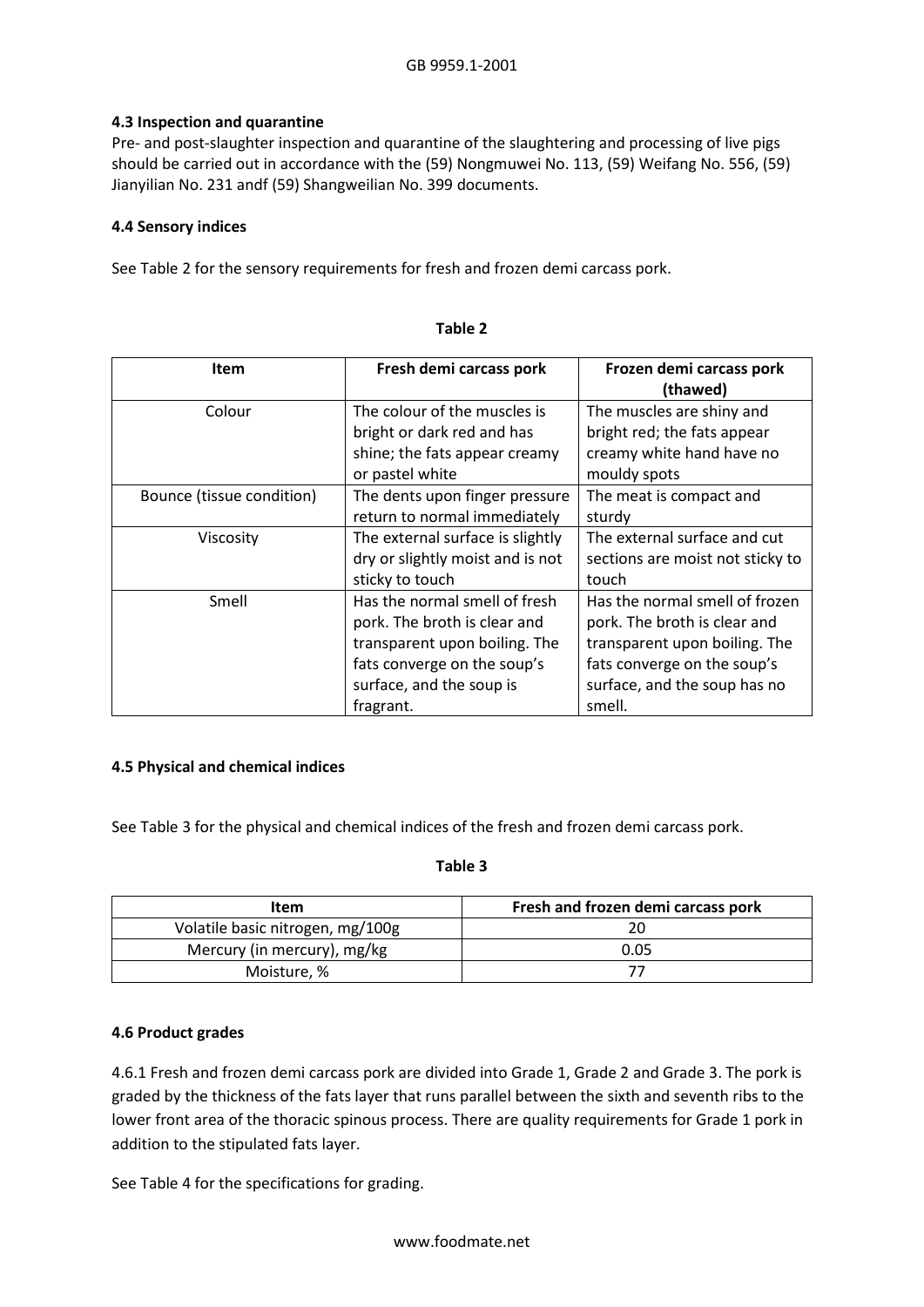| . .<br>۰,<br>×<br>۰.<br>× |  |
|---------------------------|--|
|---------------------------|--|

| <b>Item</b>                     |              | Grade 1   | Grade 2     | Grade 3   |
|---------------------------------|--------------|-----------|-------------|-----------|
| Thickness of the fats layer, cm |              | ≤2.0      | $1.0 - 2.5$ | < 1.0     |
|                                 |              |           |             | >2.5      |
| Demi carcass                    | With skin    | $\geq$ 23 | No limits   | No limits |
| pork quality,                   | Without skin | $\geq$ 21 |             |           |
| kg                              |              |           |             |           |

4.6.2 The fats layer of fresh demi carcass pork is allowed to have the following contraction percentage upon freezing. See Table 5.

| Thickness of the fats layer, cm | Allowable contraction percentage, % |
|---------------------------------|-------------------------------------|
| <1.0                            |                                     |
| $1.0 - 2.5$                     |                                     |
| $2.5 - 3.0$                     |                                     |
| >3.0                            |                                     |

# **5 Method of inspection**

5.1 Sensory inspection

5.1.1 Appearance and colour: Visual inspection

5.1.2 Viscosity, bounce (tissue condition): Touch visual inspection

5.1.3 Smell: inspection by smelling

5.1.4 Broth upon boiling: Inspection according to the stipulations in Article 1.2 of GB/T 5009.44- 1996.

5.2 Physical and chemical inspection

5.2.1 Volatile basic nitrogen: Inspection according to the stipulations in Article 2.1 of GB/T 5009.44- 1996.

5.2.2 Mercury: Inspection according to the stipulations GB/T 5009.17.

5.2.3 Moisture: : Inspection according to the stipulations in Chapter 4 of GB 18394-2001.

5.3 Measurement of temperature

5.3.1 Instruments: Use normal ±50◦C glass thermometers with a non-mercury column or other temperature measuring instruments.

5.3.2 Measurement

Drill from the hind leg deep into the centre of the muscle (4cm – 6cm) with a drill bit of a diameter slightly bigger than the diameter of a thermometer (not exceeding 0.1cm). Pull the drill bit out and insert the thermometer quickly into the drill hole in the muscle. Read the temperature shown on the thermometer at eye level after about 3 minutes.

# **6 Rules for inspection**

6.1 Batches

The products of the same shift type and specifications are of one batch.

6.2 Sampling

Extract samples according to Table 5.